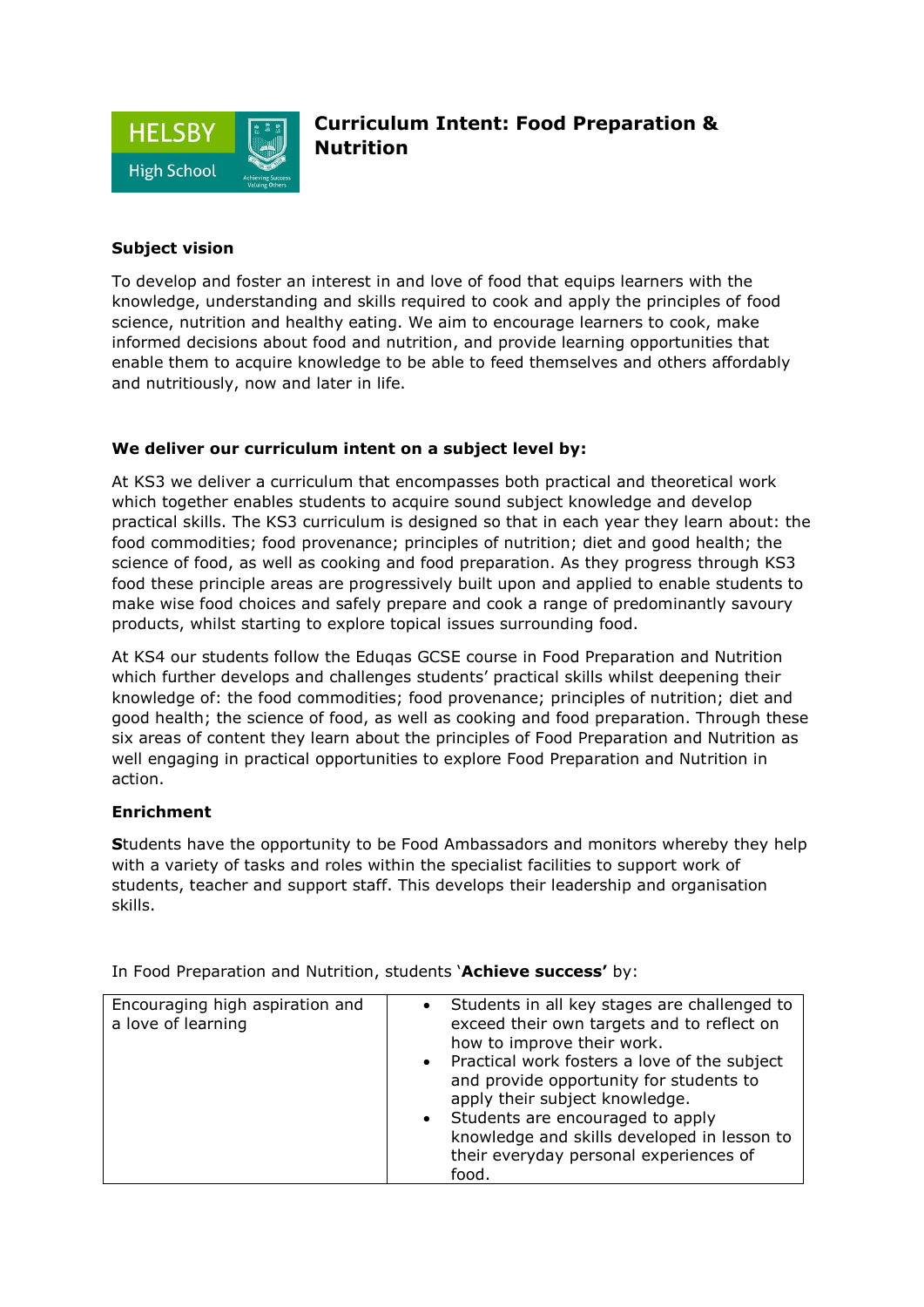|                                                | Students are encouraged to broaden their<br>$\bullet$<br>personal experiences of food.                                                                                                                                                                                                                                                                                                                                                                                                                                                                                                                                                                                                                                                             |
|------------------------------------------------|----------------------------------------------------------------------------------------------------------------------------------------------------------------------------------------------------------------------------------------------------------------------------------------------------------------------------------------------------------------------------------------------------------------------------------------------------------------------------------------------------------------------------------------------------------------------------------------------------------------------------------------------------------------------------------------------------------------------------------------------------|
| Maximising progress and<br>potential           | The knowledge and skills developed by<br>$\bullet$<br>students is layered in that the next<br>academic year builds on the previous.<br>Students are provided with opportunities<br>$\bullet$<br>with evaluate their work and identify ways<br>in which to improve the outcome and skill<br>level.<br>Work is differentiated appropriately to<br>ensure all students can access the<br>curriculum, make maximum progress and<br>fulfil their potential.                                                                                                                                                                                                                                                                                             |
| Providing rewarding learning<br>experiences    | Students are provided with a blend of<br>٠<br>practical and theoretical lessons which<br>engage all types of learner.<br>Lessons take place in subject specialist<br>٠<br>rooms providing an appropriate and<br>positive learning environment in which to<br>engage the students and deliver the<br>curriculum.<br>When undertaking practical work, students<br>$\bullet$<br>get to take away from each lesson a<br>successful product to share at home and be<br>proud of.<br>The practical element of curriculum allows<br>$\bullet$<br>for a lot of differentiation by outcome which<br>ensures a rewarding learning experience<br>for all students.<br>Praise is used regularly to promote a<br>$\bullet$<br>positive learning environment and |
| Offering diverse opportunities                 | experience.<br>Students are able to explore and make a<br>$\bullet$<br>wide range of multi-cultural foods and<br>dishes throughout the food curriculum.<br>Opportunities are provided for students at<br>various stages to choose, plan, cook and<br>present their own choice of practical work.                                                                                                                                                                                                                                                                                                                                                                                                                                                   |
| Recognising and celebrating all<br>achievement | Students are provided with individual<br>$\bullet$<br>verbal feedback in practical which identifies<br>the successes of their work and any<br>possible areas to improve in order to<br>develop and make further progress.<br>Students are encouraged to share their<br>own successes with the group. This<br>includes sometime peer teaching and<br>student demonstrations.                                                                                                                                                                                                                                                                                                                                                                        |

## In Food Preparation and Nutrition, students '**Value Others'** by:

| Contributing to a safe school<br>environment |  | • Students are taught how to work safely in<br>specialist food rooms, using potentially<br>dangerous equipment in the correct and<br>safe manner.<br>• Students are taught about potential<br>hazards, risk assessments and keeping |
|----------------------------------------------|--|-------------------------------------------------------------------------------------------------------------------------------------------------------------------------------------------------------------------------------------|
|----------------------------------------------|--|-------------------------------------------------------------------------------------------------------------------------------------------------------------------------------------------------------------------------------------|